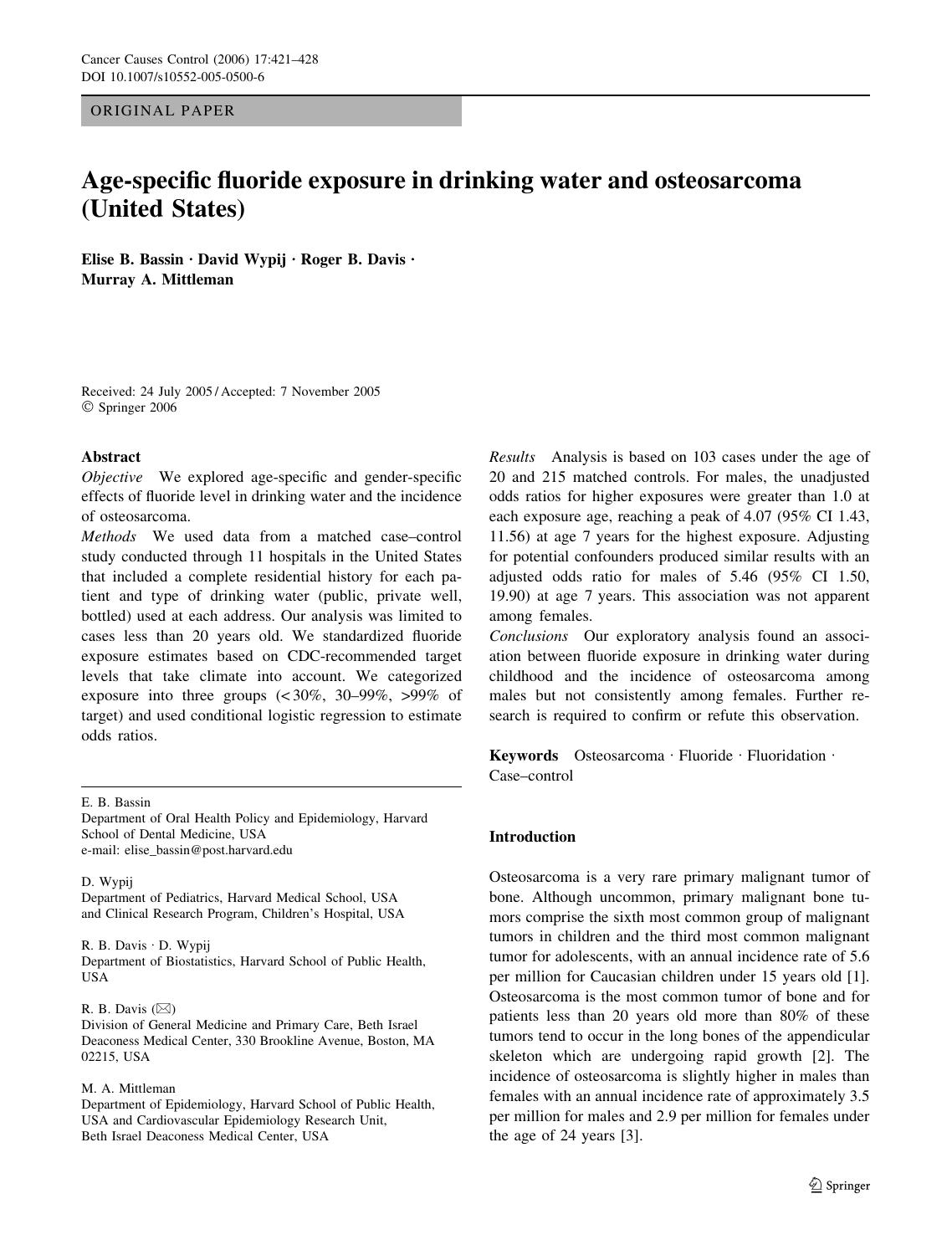The etiology of osteosarcoma is largely unknown [1, 4]. In humans, ionizing radiation is the only environmental agent known to cause bone cancer and is thought to have an effect in approximately 3% of cases from either external high-dose irradiation used in cancer therapy or internal bone-seeking radioisotopes from occupational or medical use [1, 5, 6]. Alkylating agents used in chemotherapy are thought to increase the risk for osteosarcoma and evidence for other etiologic factors including viruses, antecedent trauma, or radium in drinking water has been suggested but inconclusive [1, 5, 7, 8]. Certain pre-existing bone defects including Paget's disease have been found more frequently in patients who subsequently developed bone cancers [1, 4, 5]. Also, a genetic predisposition for osteosarcoma has been described, specifically for patients with a hereditary form of retinoblastoma or those with familial Li-Fraumeni cancer syndrome [1, 5, 6].

The age-incidence distribution of osteosarcoma is bimodal, raising the possibility of different risk factors contributing to the incidence of osteosarcoma at different ages. The first and larger peak in incidence occurs in the second decade of life and a subsequent peak occurs in males in the eighth decade of life [2, 4, 5, 9]. Evidence suggests that osteosarcoma is associated with skeletal growth, particularly for patients diagnosed during adolescence [1, 9–11]. Since fluoride may act as a mitogen (increasing the proliferation of osteoblasts) and its uptake in bone increases when skeletal growth is more rapid [12, 13], it is biologically plausible that fluoride exposure during growth is associated with the subsequent development of osteosarcoma, and fluoride could either increase or decrease the rate of osteosarcoma.

There are conflicting data regarding the association between fluoride exposure and the incidence of osteosarcoma. Several animal studies have been conducted, but only one found evidence that fluoride exposure may increase osteosarcoma formation, specifically in male rats [14]. Human studies also show conflicting results. The majority of epidemiologic studies found no association between fluoride and osteosarcoma [15–21]. However, two studies found evidence of an association in males under age 20, but not in females [22, 23]. Furthermore, prior studies have primarily evaluated fluoride exposure at the time of diagnosis or as an average lifetime exposure and have not evaluated exposure at specific ages during growth and development when cell division is occurring rapidly.

Therefore, we use data from the Harvard Fluoride Osteosarcoma Study [24] to explore age-specific and sex-specific effects and evaluate exposure to fluoride in drinking water from birth through early adolescence. Specifically, based on prior studies suggesting an effect of fluoride limited to males under age 20, we limited our analysis to the first two decades of life and evaluated effects in males and females separately.

#### Materials and methods

We used data from a hospital-based, matched case–control study which evaluated lifetime exposure to fluoride from drinking water and self-administered fluoride products [24]. Subjects were identified through the orthopedic departments at 11 teaching hospitals across the United States. Cases had histologically confirmed osteosarcoma diagnosed between November 1989 and November 1992. Exclusion criteria were: age 40 years or older, any history of radiation therapy or a history of renal dialysis. Controls were patients of the same hospital's orthopedics department, seen within  $\pm 6$  months of the case's diagnosis and matched with cases on age  $(\pm 5 \text{ years})$ , gender, distance from hospital, with the same exclusion criteria applied to cases. Telephone interviews were conducted between January 1992 and January 1995 with the parent or subject (over 18 years old) or with a proxy if subjects were deceased or incapacitated. Interviewers collected information which included a complete residential history, use of fluoride supplements and mouth rinses. Study procedures were approved by the Harvard Medical School Committee on Human Studies and each of the participating institutions. Data on a total of 419 subjects, 139 cases and their 280 matched controls, were available based on eligibility criteria, matching criteria and a completed interview. However, we limit the current analysis to 103 cases less than 20 years old and 215 controls matched to these cases.

Fluoride level in drinking water was the primary exposure of interest. The interview obtained the usual type of the subject's drinking water (municipal, private well, bottled) and the subject's age(s) while at each address. From these data, we estimated the level of fluoride in drinking water for each subject at each age, and explored the effects of fluoride during their growth and development. To estimate fluoride concentration for public water supplies, we obtained preliminary data from the 1985 CDC Fluoridation Census [25] and the 1992 CDC Fluoridation Census [26]. We then contacted state agencies (State Dental Director's Office, State EPA Office of Drinking Water, Water Administrators Office) and local sources (county health departments, the town or city clerk's office and specific water systems) to confirm and supplement the CDC data [27]. For subjects who drank well water, a sample was obtained from current or former residents for the specific appropriate addresses. Fluoride concentrations were measured at Harvard School of Dental Medicine using a Colorimeter (Model 41100-21, Hach Company, Ames, IA). Subjects who used bottled water as their usual source of drinking water were identified, but information about specific brand was not collected. We estimated fluoride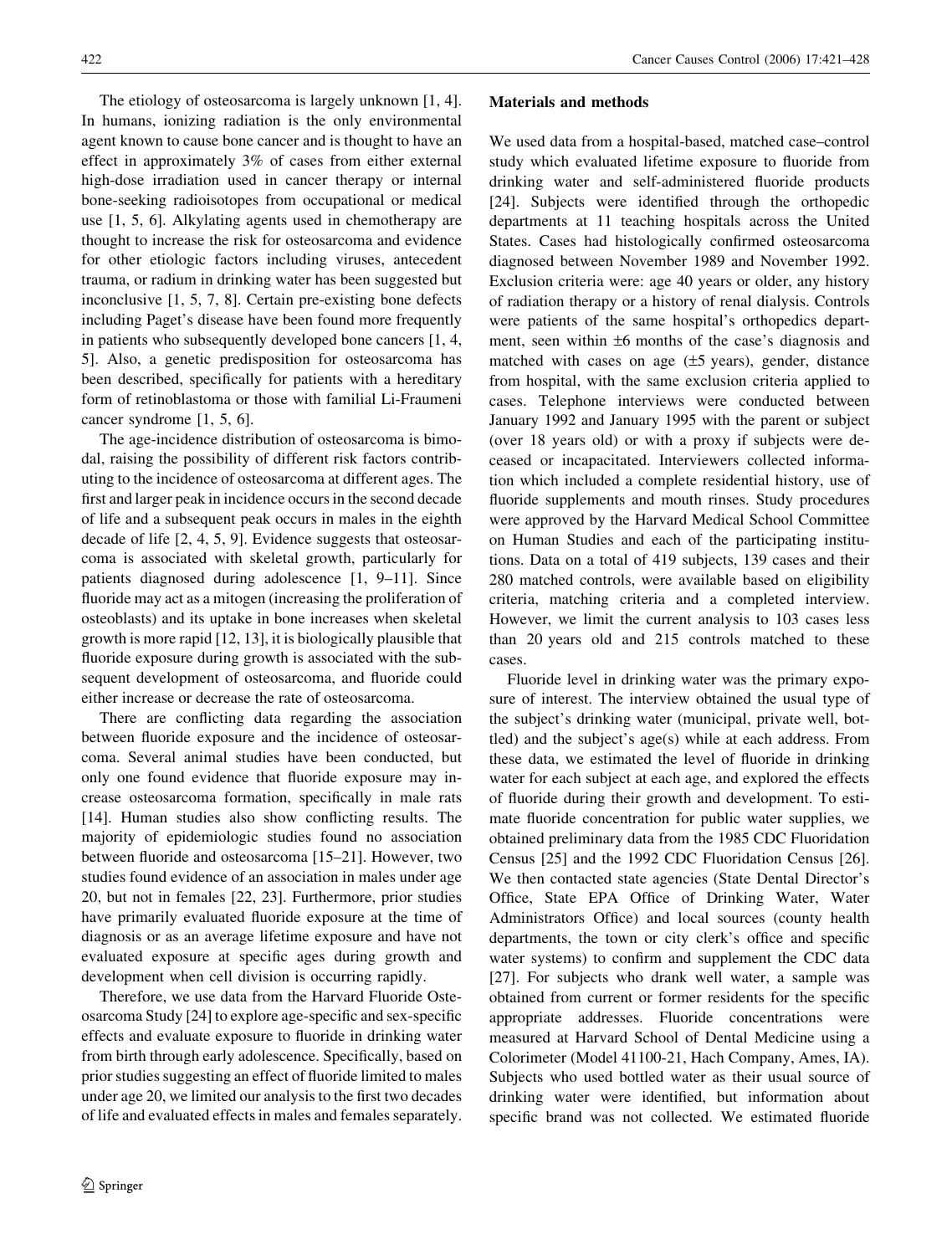levels to be 0.1 parts per million (ppm) in bottled water based on the weighted average of fluoride concentration in leading brands [28]. Since subjects who used bottled water were also likely to consume fluoride from tap water in food and beverage preparation and use outside the home (e.g., school), we used the mean of fluoride estimates for bottled water (i.e., 0.1 ppm) and municipal water for these residences. Since water consumption may vary based on climate, we standardized fluoride exposure estimates based on CDC recommendations for optimal target levels of fluoride [29]. For example, for locations in warmer climates where the target fluoride level is 0.7 ppm, we divided fluoride levels by 0.7, while for locations in colder climates where the target fluoride level is 1.2 ppm we divided by 1.2. The standardization of fluoride exposure was done for all three types of drinking water.

We created a proxy measure for socioeconomic status (SES) by linking zip code at the time of diagnosis with data from the Census Bureau that provide 1989 median family income for each zip code. Median family income was categorized into quartiles based on the distribution for controls. We also used data from the Census Bureau to determine the 1990 population of the county where subjects resided at the time of diagnosis, categorized by approximate tertiles. We examined type of drinking water by including indicators for use of bottled water or well water at any time up to the exposure age. Since age matching allowed for a difference as large as 5 years, we included age (at diagnosis for cases and at time of hospital treatment for controls) as a covariate. Lastly, since information was collected for use of self-administered fluoride products at home or in school-based programs, we included an indicator for any use of these products as an additional covariate.

We used conditional logistic regression to estimate the odds ratio for the association between fluoride exposure and osteosarcoma, taking into account the matching between cases and controls. The dependent variable was an indicator identifying cases and the primary independent variables were measures of fluoride exposure. We fit two basic models. The first model included only the exposure measures as independent variables. The second model also included age, a proxy for SES, county population, use of private well water or bottled water, and any use of fluoride supplements or mouth rinses as covariates. In this analysis, our a priori hypothesis was that fluoride exposure may have sex-specific differential effects on osteosarcoma risk based on age at exposure. The models we employed therefore do not assess the question of average induction time or latency.

We report the mean and standard deviation of fluoride levels in ppm and percent of target for each specific age. To examine the association between osteosarcoma and fluoride exposure at specific ages, we fit separate models for each exposure age up to the age of diagnosis for each case and the same age for the matched controls. Each model included the age-specific fluoride level and a sex–fluoride interaction term. In this analysis we expect substantial correlation in exposure to fluoride in drinking water from year to year, limiting our ability to identify age-specific effects precisely. For our primary analysis we categorized climate-standardized fluoride exposure into three categories  $\left( \langle 30\%, 30-99\%, \rangle 599\% \right)$  of target fluoride content) corresponding to approximate tertiles based on the distribution among controls. We plot sex-specific estimates of the odds ratio and 95% confidence intervals as a function of exposure age. We also fit a model using fluoride exposure categorized without standardization by climate into three groups ( $< 0.3$ , 0.3–0.69, and  $\ge 0.7$  ppm).

We performed a sensitivity analysis on our assumption that the fluoride content of bottled water is 0.1 ppm by fitting models using values as high as 0.5 ppm for bottled water (assuming that bottled water and municipal water each contributed half of the consumption for subjects who used bottled water). In addition, we conducted a sensitivity analysis evaluating the age-specific and sex-specific effects of fluoride in drinking water among subjects who reported never having used any fluoride supplements or fluoride mouth rinses.

# Results

A total of 157 cases diagnosed before age 20 were identified at the participating hospitals. No interviews were completed for 13 of the cases (did not attempt to contact, could not contact, or respondent refused). Eleven cases used well water for which no sample was obtained and 12 cases lived outside the United States for more than 6 months. An additional 18 cases with interview data were excluded due to lack of appropriately matched controls (nine had no eligible matches identified or successfully interviewed, seven whose only matches used well water for which no sample was obtained and two whose matches lived outside the United States >6 months). Characteristics of the remaining 103 cases and their 215 matched controls are presented in Table 1. Cases were diagnosed at a median age of 14 years (range 6–19, interquartile range 11–17). Residential histories for six participants, five cases and one control, were provided by proxies (grandparents, stepparent, sibling, aunt, neighbor). The 1989 median family income for zip code of residence was lower for cases than controls  $(P=0.01$ , Student's *t*-test) and a larger proportion of controls used bottled water  $(P=0.002, \text{ chi-square test}).$ Table 2 shows the average fluoride level and percent of climate-specific target level in drinking water at each age for cases and controls.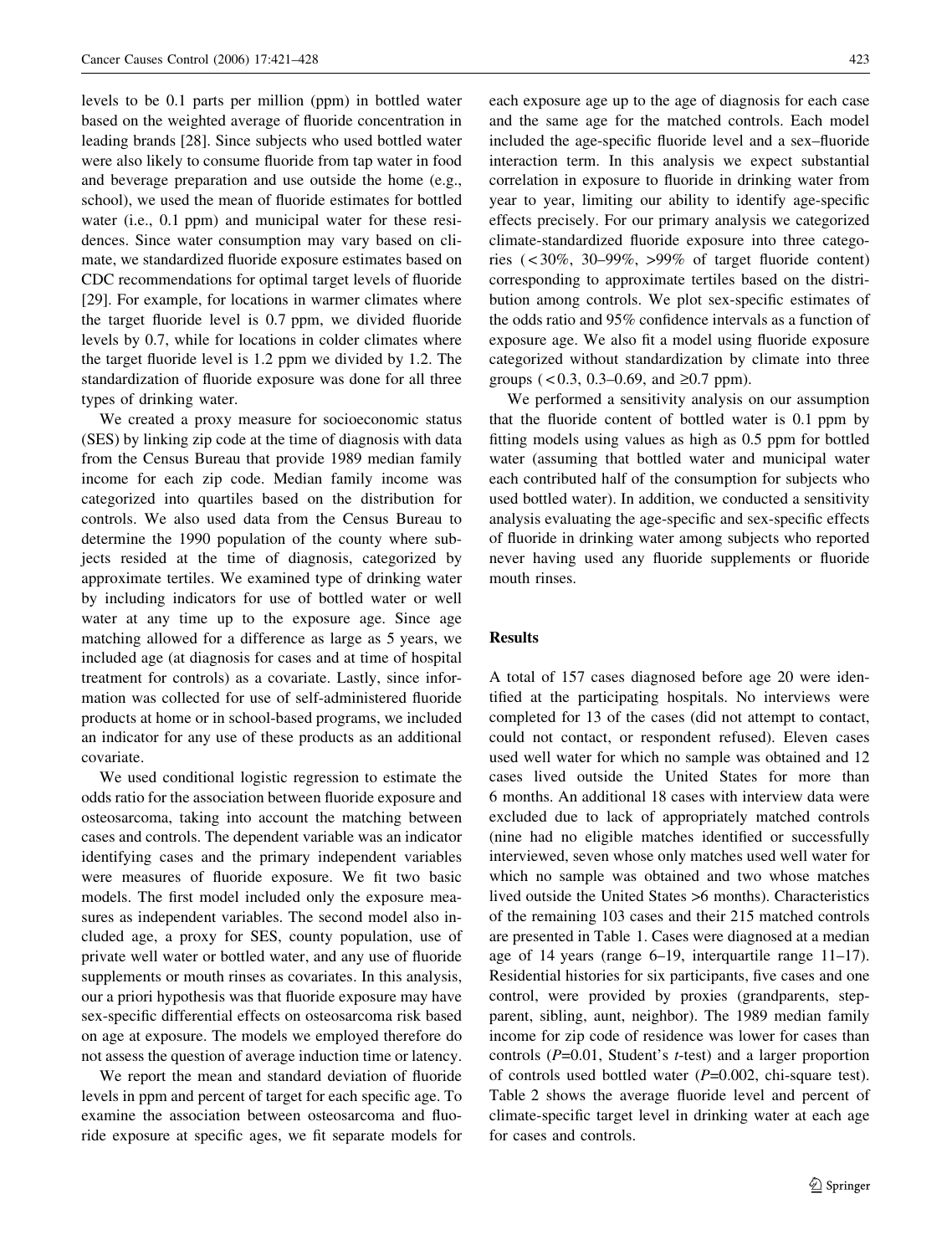| Table 1 Characteristics of study population <sup>a</sup> |  |  |  |
|----------------------------------------------------------|--|--|--|
|----------------------------------------------------------|--|--|--|

|                                        | Cases                | Controls             |
|----------------------------------------|----------------------|----------------------|
| Number                                 | 103                  | 215                  |
| Age (years)                            | $13.7 \pm 3.5$       | $14.5 \pm 3.9$       |
| Gender                                 |                      |                      |
| Male                                   | 60 $(58%)$           | 122 (57%)            |
| Female                                 | 43 (42%)             | 93 (43%)             |
| Self-reported race <sup>b</sup>        |                      |                      |
| White                                  | 81 (79%)             | 180 (84%)            |
| <b>Black</b>                           | $16(16\%)$           | $23(11\%)$           |
| Asian                                  | 3(3%)                | 2(1%)                |
| Other                                  | 3(3%)                | 9(4%)                |
| Number of residences                   | $2.5 \pm 1.7$        | $2.6 \pm 1.7$        |
| 1989 Median family income <sup>c</sup> | $$41,458 \pm 15,146$ | $$46,841 \pm 19,319$ |
| County population <sup>c</sup>         |                      |                      |
| $<$ 250,000                            | 37 (37%)             | 69 (32%)             |
| 250,000-999,999                        | 44 (44%)             | 86 (40%)             |
| $1,000,000+$                           | 19 (19%)             | 60 (28%)             |
| Hospital                               |                      |                      |
| <b>MGH</b>                             | 17 (17%)             | 27 (13%)             |
| CH, Boston                             | 15(15%)              | 45 (21%)             |
| Creighton                              | 5(5%)                | 11 $(5%)$            |
| CH, DC                                 | 11 $(11\%)$          | 20 (9%)              |
| <b>MSKCC</b>                           | 7(7%)                | 14 (7%)              |
| U Chicago                              | 8(8%)                | 16 $(7%)$            |
| Rush                                   | 3(3%)                | 6(3%)                |
| U Florida                              | 12(12%)              | 19(9%)               |
| <b>UCLA</b>                            | 14 $(14%)$           | 32(15%)              |
| Cleveland clinic                       | 8(8%)                | 19 $(9%)$            |
| <b>CWRU</b>                            | 3(3%)                | 6(3%)                |
| Ever well water use                    | 29 (28%)             | 44 (20%)             |
| Ever bottled water use                 | 8(8%)                | 46 (21%)             |
| <b>Fluoride Products</b>               |                      |                      |
| Rinses                                 | 3(3%)                | 19(9%)               |
| School program                         | 17(17%)              | 30 (14%)             |
| Tablets                                | $10(10\%)$           | 28 (13%)             |
| <b>Drops</b>                           | 9(9%)                | 19 $(9%)$            |
| Any of above                           | 27 (26%)             | 77 (36%)             |

<sup>a</sup> Values reported are mean  $\pm$  standard deviation or  $n$  (%)

<sup>b</sup> Race not available for one control

<sup>c</sup> 1989 Median family income and county population data not available for three cases

Figure 1 shows the odds ratio, relative to the lowest exposure group, of osteosarcoma for the climate-standardized fluoride level at each exposure age from 0 to 14 years, estimated using the conditional logistic regression models unadjusted for other covariates. Among males, exposure to fluoride at or above the target level was associated with an increased risk of developing osteosarcoma (Fig. 1a). The association was most apparent between ages 4 and 12 with a peak at 6–8 years of age. The odds ratio for the high exposure group was 4.07 at 7 years of age with a 95% confidence interval of 1.43–11.56. Among females less than 20 years old, no association between fluoride in drinking water and osteosarcoma was apparent at any age (Fig. 1b).

Next we fit models with all the covariates. As an example, Table 3 shows the model for subjects at 7 years

Table 2 Fluoride level for drinking water<sup>a</sup>

|                | F level in ppm  |                 | Percent of target |                 |
|----------------|-----------------|-----------------|-------------------|-----------------|
|                | Cases           | Controls        | Cases             | Controls        |
|                | Age (years)     |                 |                   |                 |
| 0              | $0.63 \pm 0.40$ | $0.60 \pm 0.41$ | $66\% \pm 41\%$   | $62\% \pm 41\%$ |
| 1              | $0.63 \pm 0.40$ | $0.60 \pm 0.40$ | $65\% \pm 41\%$   | $61\% \pm 40\%$ |
| $\overline{c}$ | $0.64 \pm 0.40$ | $0.61 \pm 0.40$ | $67\% \pm 41\%$   | $63\% \pm 40\%$ |
| 3              | $0.67 \pm 0.39$ | $0.63 \pm 0.39$ | $69\% \pm 40\%$   | $64\% \pm 39\%$ |
| 4              | $0.70 \pm 0.40$ | $0.62 \pm 0.39$ | $73\% \pm 41\%$   | $63\% \pm 39\%$ |
| 5              | $0.69 \pm 0.40$ | $0.63 \pm 0.39$ | $72\% \pm 41\%$   | $65\% \pm 38\%$ |
| 6              | $0.70 \pm 0.40$ | $0.62 \pm 0.39$ | $74\% \pm 41\%$   | $63\% \pm 39\%$ |
| 7              | $0.70 \pm 0.38$ | $0.61 \pm 0.39$ | $75\% \pm 40\%$   | $63\% \pm 39\%$ |
| 8              | $0.69 \pm 0.38$ | $0.61 \pm 0.39$ | $73\% \pm 40\%$   | $63\% \pm 38\%$ |
| 9              | $0.68 \pm 0.39$ | $0.63 \pm 0.38$ | $73\% \pm 41\%$   | $65\% \pm 38\%$ |
| 10             | $0.67 \pm 0.39$ | $0.61 \pm 0.39$ | $71\% \pm 41\%$   | $63\% \pm 39\%$ |
| 11             | $0.70 \pm 0.56$ | $0.60 \pm 0.39$ | $74\% \pm 65\%$   | $62\% \pm 39\%$ |
| 12             | $0.69 \pm 0.56$ | $0.59 \pm 0.39$ | $75\% \pm 66\%$   | $61\% \pm 39\%$ |
| 13             | $0.68 \pm 0.39$ | $0.61 \pm 0.39$ | $71\% \pm 41\%$   | $62\% \pm 38\%$ |
| 14             | $0.65 \pm 0.41$ | $0.59 \pm 0.39$ | $69\% \pm 43\%$   | $61\% \pm 38\%$ |
|                |                 |                 |                   |                 |

<sup>a</sup> When bottled water was used, the estimate was 0.1 ppm for bottled water and it was assumed that bottled water and municipal supply each accounted for 50% of consumption



Fig. 1 Odds ratios and 95% confidence intervals relative to fluoride levels less than 30% of target are shown for males (panel a) and for females (panel b). The dashed line shows the odds ratios for the intermediate exposure category (30–99% of target fluoride level) and the solid line shows the odds ratios for the high exposure category (100% of target or greater)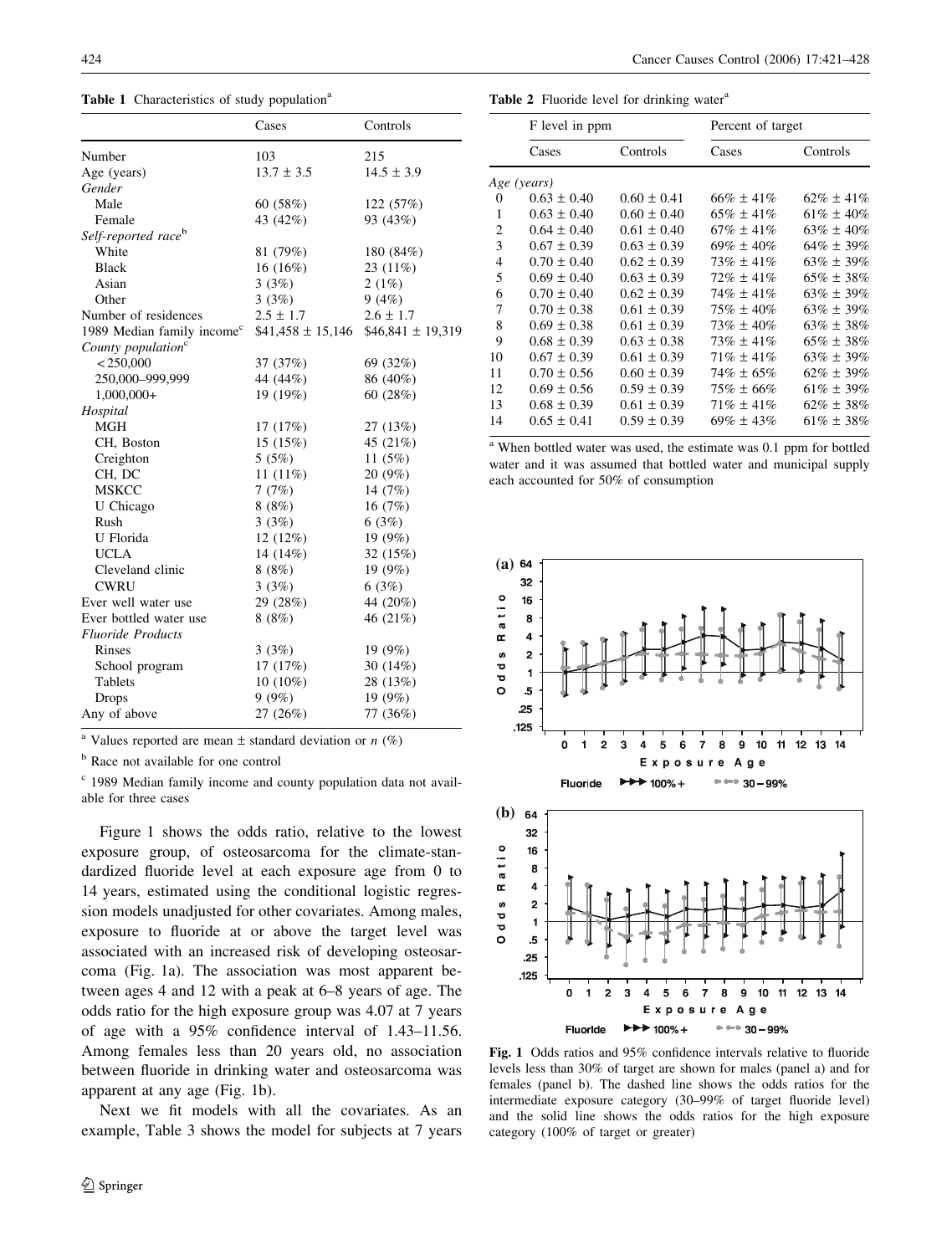Table 3 Sex-specific associations between fluoride exposure at age 7 years and osteosarcoma, estimated by conditional logistic regression

| Fluoride exposure at age 7 years | Odds ratio $(95\% \text{ C.I.})^a$ |  |
|----------------------------------|------------------------------------|--|
| Males                            |                                    |  |
| Less than $30\%$ of target       | 1.00                               |  |
| $30 - 99\%$ of target            | 3.36 (0.99, 11.42)                 |  |
| At least 100% of target          | 5.46 (1.50, 19.90)                 |  |
| Females                          |                                    |  |
| Less than $30\%$ of target       | 1.00                               |  |
| $30-99\%$ of target              | 1.39(0.41, 4.76)                   |  |
| At least 100% of target          | 1.75(0.48, 6.35)                   |  |

<sup>a</sup> Adjusted for age, zip code median income, county population, use of well water by age 7, use of bottled water by age 7, any use of fluoride supplements

of age. Figure 2 shows a similar effect of fluoride level in drinking water after adjusting for income by zip code, county population, ever use of bottled or well water, age, and any use of self-administered fluoride products. For males, the odds ratio for the high exposure group was 5.46 at 7 years of age with a 95% confidence interval of 1.50– 19.90. Sensitivity analyses, which assumed that the fluoride content of bottled was as low as 0.1 ppm or as high as



Fig. 2 Odds ratios and 95% confidence intervals relative to fluoride levels less than 30% of target are shown for males (panel a) and for females (panel b). The dashed line shows the odds ratios for the intermediate exposure category (30–99% of target fluoride level) and the solid line shows the odds ratios for the high exposure category (100% of target or greater). Estimates are adjusted for age, zip code median income, county population, prior use of well water, prior use of bottled water, and any use of fluoride supplements



Fig. 3 Odds ratios and 95% confidence intervals relative to fluoride levels less than 30% of target are shown for the subset of male participants who never used fluoride supplements or rinses. The dashed line shows the odds ratios for the intermediate exposure category (30–99% of target fluoride level) and the solid line shows the odds ratios for the high exposure category (100% of target or greater)

0.5 ppm, yielded essentially identical results. A sensitivity analysis that categorized fluoride exposure based on the absolute fluoride concentration, without standardizing for climate-specific target fluoride level, also showed essentially the same results (unadjusted OR=3.77; 95% CI 1.41, 10.05, and adjusted OR=5.55; 95% CI 1.60, 19.24 for 0.7 ppm or greater relative to less than 0.3 ppm). To avoid potential confounding by fluoride supplementation or fluoride rinses, we conducted a sensitivity analysis restricting our population to subjects who reported that they did not use supplements or rinses. This substantially reduced the sample size limiting us to unadjusted analyses for males. The results were consistent (Fig. 3).

#### Discussion

Our exploratory analysis described the association of fluoride level in drinking water at specific ages and the incidence of osteosarcoma. We observed that for males diagnosed before the age of 20 years, fluoride level in drinking water during growth was associated with an increased risk of osteosarcoma, demonstrating a peak in the odds ratios from 6 to 8 years of age. All of our models were remarkably robust in showing this effect, which coincides with the mid-childhood growth spurt [30–33]. For females, no clear association between fluoride in drinking water during growth and osteosarcoma emerged.

We found similar effect magnitudes in the intermediate and high exposure levels, as opposed to a dose–response gradient. This may be due to misclassification of the primary exposure for some artificially fluoridated systems.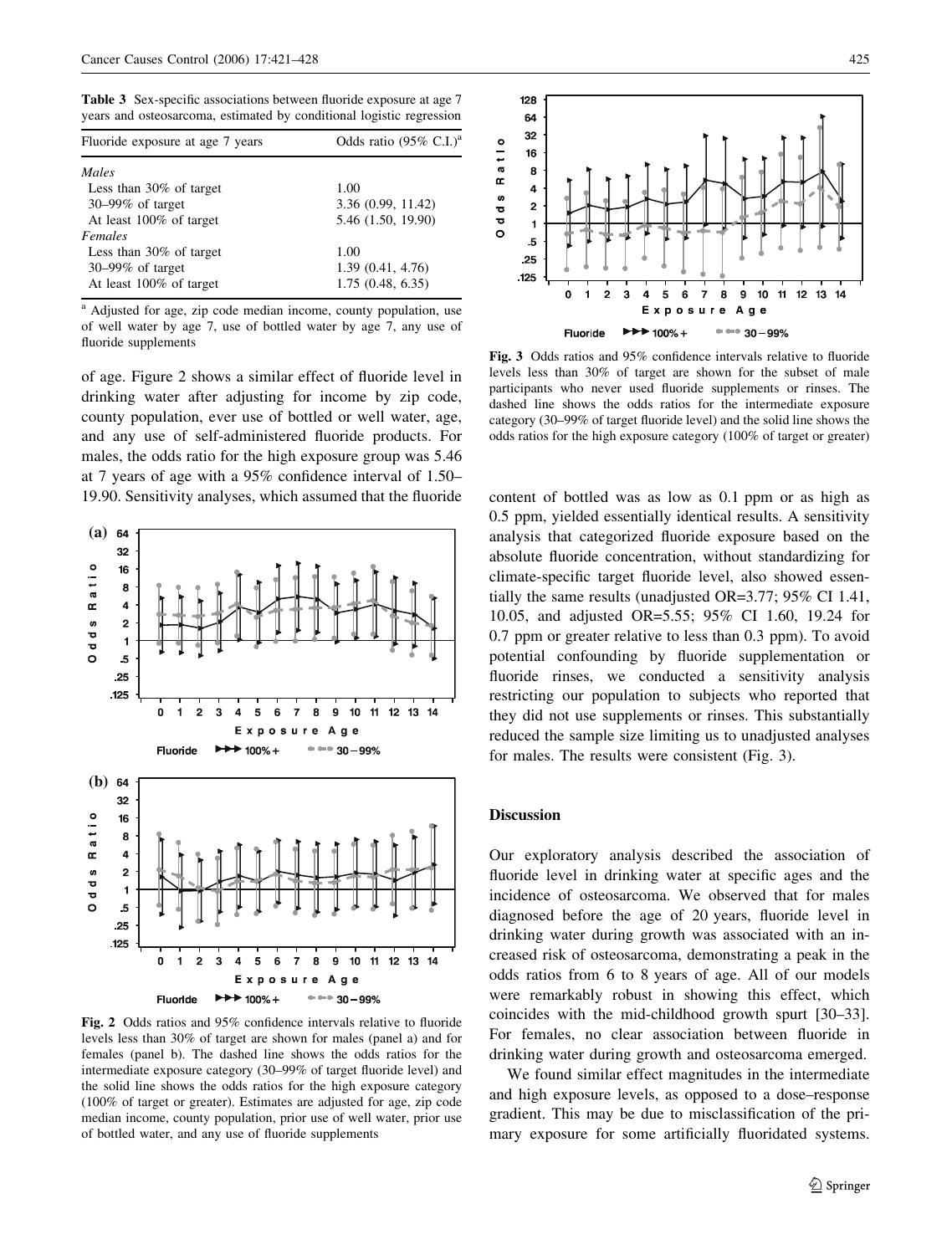Reeves [34] reported that only 65% of fluoridated water systems routinely have target levels of fluoride maintained in the drinking water, which may result in our misclassifying up to 35% of the adjusted water systems, categorizing them in the highest group (100% of target or greater) when some truly belong in the middle group (30–99% of target). While non-differential misclassification of exposure results in bias towards the null for a dichotomous exposure, Birkett [35] has shown that with three levels of exposure, the estimated odds ratio for the highest exposure level is biased towards the null, but for the intermediate category the estimate can be biased in either direction. Hence, in our study the misclassification might mask an effect that increases with dose.

Our results are consistent with a pattern seen in the National Toxicology Program (NTP) animal study and two ecological studies. The NTP animal study, which reported ''equivocal evidence'' for an association between fluoride and osteosarcoma, found a positive association for male rats, but no association for female rats or mice of either gender [14]. Using data from the Surveillance, Epidemiology and End Results (SEER), Hoover et al. found an unexplained increase in osteosarcoma in males less than 20 years of age in fluoridated versus non-fluoridated areas. However, a time-trend analysis which took into account the duration of fluoride exposure failed to demonstrate a higher incidence among males exposed to fluoridated water their entire lives than among those exposed less than half their lives [22]. A similar, but smaller study examining osteosarcoma in New Jersey also showed an increase in incidence rates for males less than 20 years old who lived in fluoridated areas compared to those living in non-fluoridated areas [23].

A number of other case–control studies did not find an association between fluoride in drinking water and osteosarcoma [18–21]. In addition, preliminary analyses of an ongoing case–control study of the determinants of osteosarcoma conducted at the same network of hospitals that participated in the present study and recruited cases during their initial hospitalization, found no overall association between lifetime exposure to fluoride or fluoride content in bone biopsies, a marker of cumulative exposure, and osteosarcoma (personal communication, Chester Douglass, D.M.D., Ph.D.). This lack of agreement may be related to the bimodal age-incidence distribution of osteosarcoma [2, 4, 5, 9]. When there are two distinct peaks in an ageincidence distribution, two distinct sets of component causes should be considered [36]. McGuire et al. [19] and Moss et al. [20] included cases up to age 40 years and 84 years, respectively, and if fluoride exhibits a different effect according to the age-specific distribution, detecting an effect would be unlikely. Operskalski et al. [18] selected friends and neighbors of the cases as controls, which might have been optimal for some exposures of interest, but resulted in inadvertently matching on drinking water fluoride level. The evaluation of age-specific effects distinguishes our study from the other investigations. Rothman [37] has warned that failure to identify the appropriate time window for exposure may result in misclassification which can adversely affect the ability to detect an association. This might explain why the study by Gelberg et al. [21] did not find an association between fluoride in drinking water and osteosarcoma since age-specific effects were not evaluated.

It is biologically plausible that fluoride affects the incidence rate of osteosarcoma, and that this effect would be strongest during periods of growth, particularly in males. First, approximately 99% of fluoride in the human body is contained in the skeleton with about 50% of the daily ingested fluoride being deposited directly into calcified tissue (bone or dentition) [13]. Second, fluoride acts as a mitogen, increasing the proliferation of osteoblasts [12, 38] and its uptake in bone increases during periods of rapid skeletal growth [13]. In the young, the hydroxyapatite structure of bone mineral exists as many extremely small crystals each surrounded by an ion-rich hydration shell, providing a greater surface area for fluoride exchange to occur [39, 13]. Also, osteosarcoma, for the ages we considered, generally originates in the metaphyseal areas of long bones [2] and the pattern of the blood supply to the metaphyses and epiphyses, where growth of long bones takes place, differs from that of the diaphyses because of the special circulation to the epiphyseal growth plate in the young which in turn disappears when growth is complete [40, 41]. Lastly, the amount of fluoride present in bone depends on gender and intake [39] and intake, on average, is greater for males than females for all ages over 1 year [42].

There are several limitations to our study. First, our estimates of fluoride in drinking water at each residence do not reflect actual consumption by subjects and the study did not obtain biologic markers for fluoride uptake in bone. However, dietary sources of fluoride comprise the majority of human exposure [13], and for individuals living in fluoridated communities, the fluoride in drinking water is estimated to contribute two-thirds of the total dietary intake [39]. Also, when we added use of self-administered (homeor school-based) products as a covariate in the model, there was no substantial change in results. The halo or diffusion effect, described in the dental literature, refers to people in non-fluoridated communities receiving fluoride from food and beverages processed in fluoridated communities and vice versa [43]. We would expect this type of measurement error to result in a bias towards underestimating any true effect that might exist.

Because cases and controls moved rarely up to the age at diagnosis (an average of 1.5 times) leading to essentially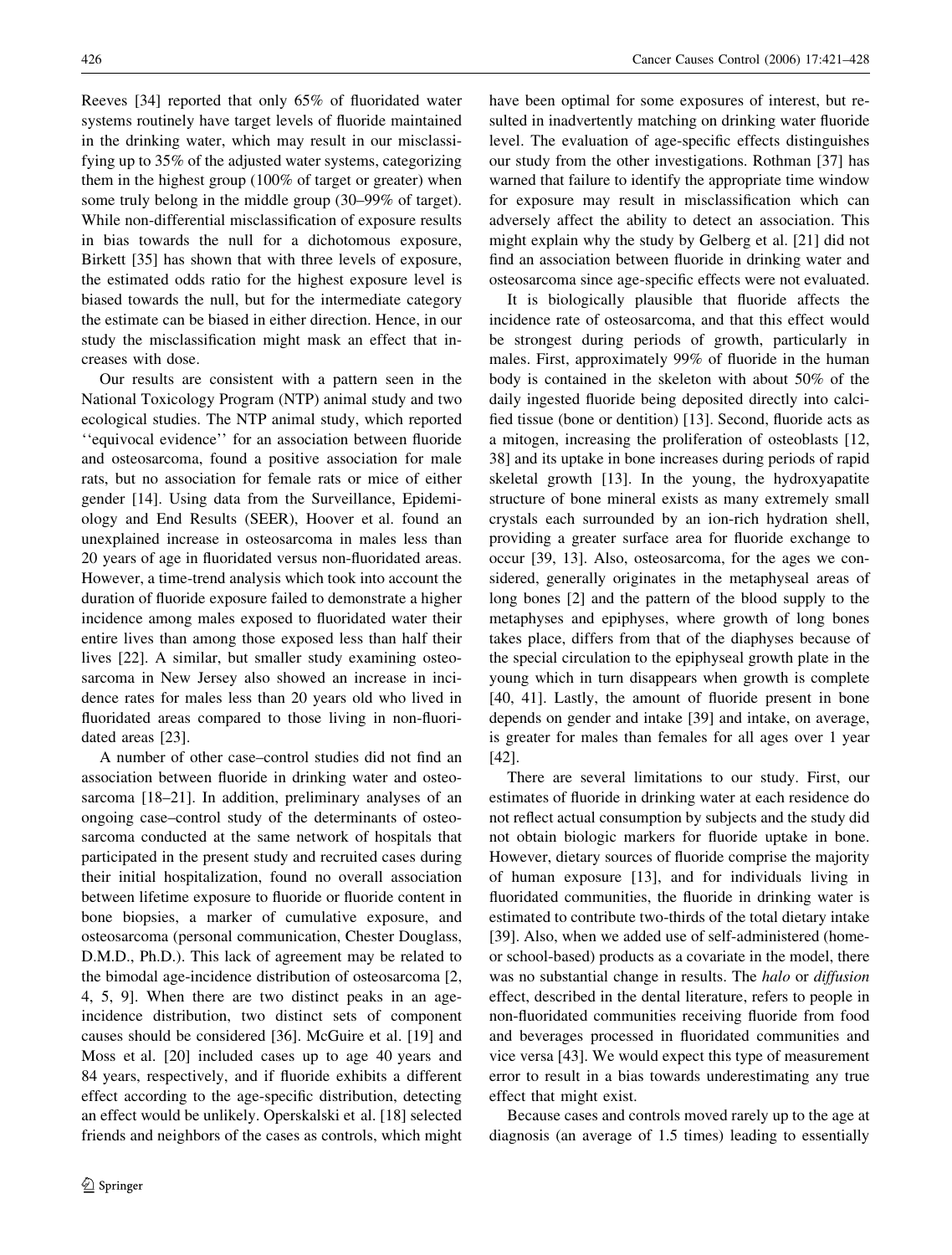collinear exposure from year to year, we were unable to apply statistical models that assess the effect of age-specific exposure while simultaneously adjusting for exposure at other ages such as distributed lag models. Residential histories were obtained from proxies more often among cases than controls, however the absolute number was small and the proxies were generally close relatives.

The estimation of fluoride concentration at each residence is subject to several sources of measurement error. Monitoring guidelines for fluoridated water systems permit actual fluoride levels to vary. For example, if the target fluoride concentration for a specific water system is 1.0 ppm, guidelines may consider values between 0.8 and 1.3 ppm acceptable. Also, natural fluoride levels may vary over time, but they are unlikely to do so for the length of time subjects lived at their respective address unless the water source changed. For bottled-water users, we did not know the specific brands consumed and a small proportion of brands on the market do have substantial levels of fluoride. However, analysis of the leading national brands makes a value of 0.1 ppm a reasonable estimate [28]. Further, we demonstrated that our findings were not sensitive to this assumption.

The lack of data available for other potential confounders is also a limitation. Fluoride may not be the causative agent; instead there may be another factor in drinking water correlated with the presence of fluoride. Data to assess fluoride exposure in diet, industrial fluoride exposure or other fluoride exposures (e.g., pesticides) were not available. Instead, by including type of drinking water subjects used (ever well, ever bottled) as a covariate, we may have partially controlled for some of the ''other unknown factors'' such as contaminants or carcinogens subjects might have been exposed to irrespective of fluoride concentration in these natural sources or products.

Another limitation is the possibility of selection bias. In our case–control study, the secondary study base is defined by the cases and in order for the results to be valid the exposure distribution for controls must represent the exposure distribution in this theoretical population. Referral patterns to the participating hospitals may differ for cases and controls because the participating hospitals were primary referral centers for osteosarcoma for large regions but the controls likely represented a more proximate population. Further, for some of the hospitals the referral base for controls could represent different socioeconomic populations than for cases. Distance from hospitals was used as a matching factor, to limit selection bias. This matching factor could also result in some overmatching on exposure, resulting in possible underestimation of the effect. Additionally, we included the 1989 median family income and county population as covariates.

For this study, cases of osteosarcoma that were diagnosed at participating hospitals between November 1989 and November 1992 were identified. However, case and control interviews took place later, between January 1992 and January 1995. Although efforts were made to interview a parent or proxy respondent if the subject was deceased or incapacitated, it is possible that cases with more favorable prognosis may have been over-sampled. If this occurred, an alternative explanation for our observation is that boys exposed to higher levels of fluoride who subsequently develop osteosarcoma have a better prognosis than boys exposed to lower levels. While we cannot rule out this possibility, the magnitude of the protective effect that would be required to explain the observed association is unlikely.

Differential recall of exposure information between cases and controls is unlikely in the current study because respondents did not provide information about the fluoride level in their drinking water but rather a complete residential history. For other covariates, such as date of birth, sex, or zip code at time of diagnosis, information was obtained by medical record review. Reporting of the type of water used or the use of self-administered fluoride products could be affected by recall bias.

In summary, this exploratory analysis found an association between exposure to fluoride in drinking water and the incidence of osteosarcoma, demonstrating a peak in the odds ratio for exposure at ages 6–8 years among males diagnosed less than 20 years old, but no consistent association among females. Future studies would benefit from the inclusion of biomarkers of fluoride exposure and assessment of potential gene–environment interactions. Such studies with larger numbers of osteosarcoma patients, with incidence under age 20, that examine age-specific and sex-specific associations are required to confirm or refute the findings of the current study.

Acknowledgements The authors acknowledge Manuela Orjuela, MD, ScM, for her contributions on a preliminary analysis. This work was supported by the National Institutes of Health Grant number 5- R01 ES06000. Dr Bassin was supported by National Research Service Award grant T32 DE07151-13.

#### References

- 1. Link MP, Eilber F (1997) Osteosarcoma. In: Pizzo PA, Poplack DG (eds) Principles and practice of oediatric oncology, 3rd edn. Lippincott-Raven Co., Philadelphia, pp 889–920
- 2. Dorfman HD, Czerniak B (1995) Bone cancers. Cancer 75(Supplement):203–210
- 3. Homa DM, Sowers MFR, Schwartz AG (1991) Incidence and survival rates of children and young adults with osteogenic sarcoma. Cancer 67:2219–2223